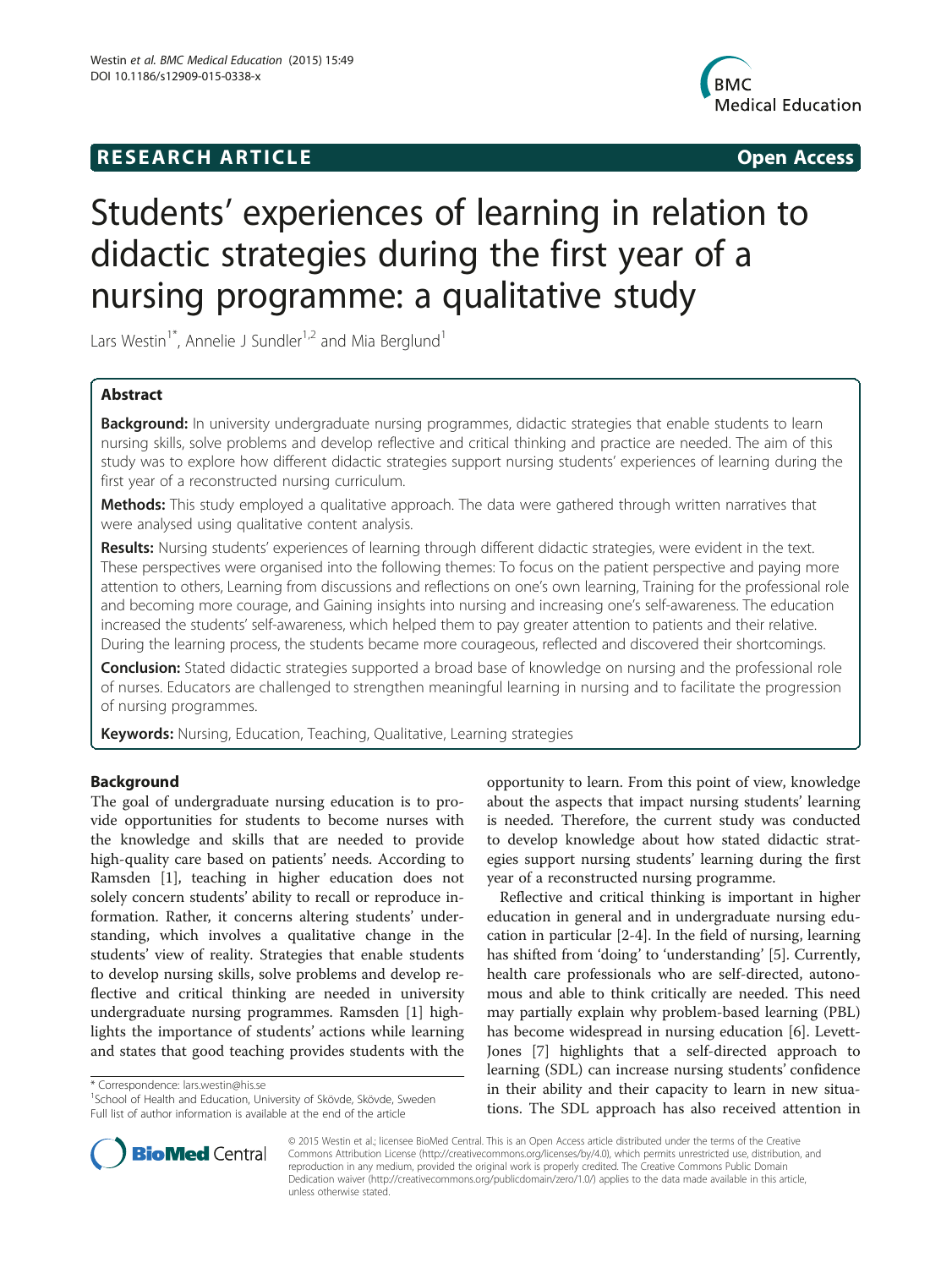nursing education because it is human-oriented and can be associated with professional autonomy. In preparing a professional nurse for practice, lifelong learning must be emphasised. Levett-Jones states that, in a constantly changing environment, SDL can be an essential vehicle that enables students to develop independent learning skills. Regan [[8\]](#page-6-0) notes teachers' important role in motivating and inspiring students to learn and calls for an open perspective concerning the range of factors that motivate students' learning.

The integration of theory and practice has been identified to be a challenge in nursing education [[4,9-11](#page-6-0)]. Due to these challenges, students may find it difficult to understand theoretical knowledge and the practicality of that knowledge. Both theory and practice are essential, and several studies have highlighted the importance of clinical practice in nursing programmes [[12,13\]](#page-6-0). In research, reflection has been pointed out as central for the linking of theory with practice in the learning process [[14-17](#page-6-0)]. Ekeberg [[4](#page-6-0)] argues that a lifeword perspective on both learning and caring is important to enable this linking.

Applying a lifeworld approach to learning [\[4,18,19\]](#page-6-0) enfolds a holistic approach, which means that thoughts, feelings, theoretical and practical experiences and embodied understanding are involved in the learning process. According to the theory of the lifeworld we usually have a natural attitude in everyday life, witch basically is unreflective [[18\]](#page-6-0). However, our natural attitude and experiences can be examined and conceptualised through reflection. Thus, experiences can be made aware and available for analysis instead of merely being taken for granted [\[4](#page-6-0)]. Through reflection, the student can work with meanings, value sets and approaches. This makes discovering and reconsidering of new versions of experiences and attitudes possible [\[20](#page-6-0)]. Consequently, the lifeworld can be seen as a platform for learning. From that point of view learning needs to be understood in relation to the individual and his or her experiences, which are related to his or her learning.

The theory of the lifeworld has been described by the philosopher Husserl [[18\]](#page-6-0) and further developed by Merleau-Ponty [\[19](#page-6-0)]. From a lifeworld perspective the learning process for nurse students can be understood as an encounter between the student's lifeworld, scientific knowledge and best practice (4). Didactic strategies are needed in order to provide support and create meaningful conditions necessary for a reflective process that strengthens the integration between the student's lifeworld and theoretical and practical knowledge. In undergraduate nursing education, such reflection involves a process of understanding of theoretical knowledge in relation to clinical nursing practice. Yet, such reflections are needed on experiences from both theoretical and

clinical education. Research that focuses on didactic strategies to support learning in this area is lacking.

At the local university where this study was conducted, the three-year nursing programme curriculum with a Bachelor's degree was reconstructed. The new curriculum was based on comprehensive work focused on quality and development. One aspect of this work was to develop the nursing discipline in the program. A second aspect was to develop didactic strategies for teachers that would harmonise with the main focus of the nursing programme. The university's main concern was to build a curriculum that was based on patient-centeredness [\[21,22\]](#page-6-0) supported by three didactic strategies. The main focus in the curriculum is Patient- centeredness based on a humanising care approach to nursing, in which the patient's perspective and experiences are considered. Both the approach and the didactic strategies that were developed were based on the lifeworld theory [\[18,19\]](#page-6-0). Ekeberg [\[4](#page-6-0)] highlights that didactic strategies must be based on the same theoretical basis as the main subject in the education curriculum. The first didactic strategy is Patient-centeredness, the second strategy is to intertwine theory and practice and the third strategy is that teaching should facilitate the development of an ethically reflective approach. With these concerns in mind, the nursing curriculum was reconstructed. In each semester, courses that included both theoretical and clinical aspects were offered. Furthermore, theory was combined with clinical education at either the Clinical Training Centre (CTC) or during Clinical Placements (CP). The first year of the programme included courses on professional nursing, values and core concepts, communication skills, nursing ethics, public health, anatomy, physiology, microbiology and hygiene.

The reconstructed nursing curriculum and the didactic strategies were evaluated after the first year. To verify the value of such teaching strategies, knowledge about the students' learning processes is needed. In addition, studies that focus on facilitating and supporting students' learning and understanding of nursing are needed. Therefore, in the current study, we invited first-year students to describe their learning experiences. The aim of this study was to explore how different didactic strategies support nursing students' experiences of learning during the first year of a reconstructed nursing curriculum.

#### Methods

The current study utilised a qualitative approach. The data were gathered through written narratives that were analysed using qualitative content analysis, [\[23-25](#page-6-0)]. Qualitative content analysis focuses on the analysis of written texts, particularly within areas such as human sciences and health sciences. The overall objective of content analysis is to describe the similarities and differences in the content of the text. Specifically, the goal is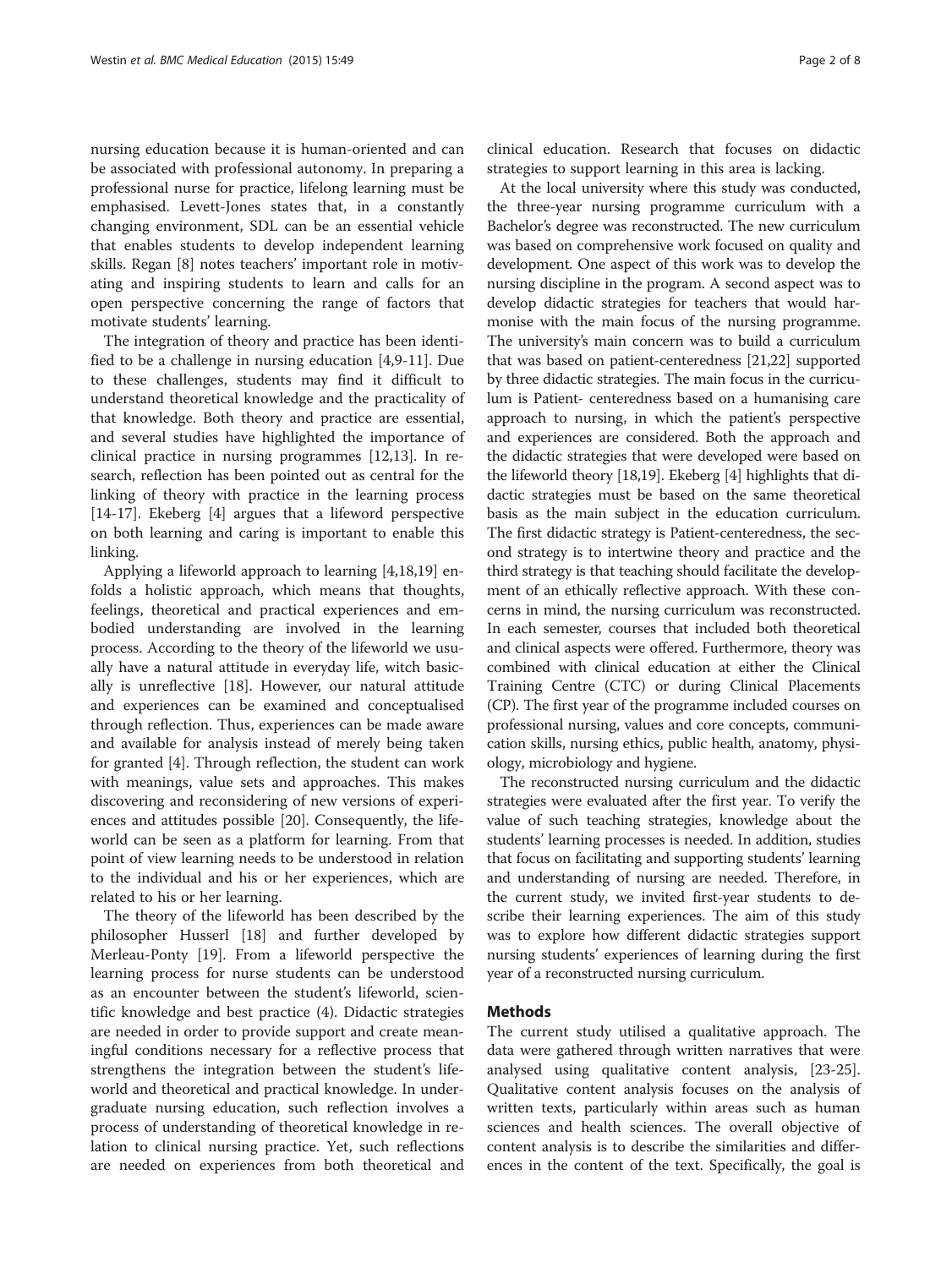to describe the central content of the text. These similarities and differences are then expressed in different themes. In this study a manifest content analysis was conducted, such an analysis refers to what the text says and describes the visible and obvious content of the text rather than the underlying meaning [[23\]](#page-6-0). In the current study, nursing students were asked to write a report in which they expressed their experiences of learning. The students were asked questions about their experiences of their learning during the first year of their education and what they perceived as meaningful during this learning.

#### Selection of participants

All students in the nursing programme were informed of the study both orally and in written text. Written consent to participate in the study was obtained from the students. The head of the department also approved the current study. All of the students  $(N = 38)$  participated in the study. The students were aged between 49 and 21 years ( $M = 27$ ). Of these 25 were women and 13 men.

#### Data collection

The data were gathered from students on two occasions, at the end of the first semester and at the end of the second semester. At the end of the first semester, the students were asked to submit a written narrative outgoing from three questions in which they described with their own words how they have learned in different educational situations trough their learning process. The questions concerned their 1) learning experiences; 2) what was important for their learning; and 3) experiences of different didactic strategies that has support their learning. At the end of the second semester, the students were again asked to submit another written narrative in which they described how they have learned in their coursework to date, based on the same questions. The students were also asked about their views on the nursing profession and if their thinking about their future professional role had changed. The collected data set consisted of approximately 125 A4 pages of written text. The length of the narratives varied from one to three A4 pages.

#### Data analysis

Content analysis was employed [[23-25\]](#page-6-0). The analysis was performed as follows. First, two of the authors read

through all the text from both occasions several times to obtain a first impression of the content and the topic of the text. Second, various meaning units from the text were selected. Third, the meaning units were condensed into shorter and stronger core descriptions of the text content. Fourth, the condensed text was evaluated for similarities and differences, resulting in distinctive themes. The third author continuously read and gave comments on the analysis, to ensure that the validity of the description and that the themes covered the data. The analysis process is illustrated with examples in Table 1.

#### Ethical aspects

All students received written and verbal information about the study's purpose. The information clearly stated that participation was voluntary and that an unwillingness to participate would have no consequences on their education. The information also noted their right to withdraw from the study and that all data were confidential (i.e., a participating student cannot be identified). The study was performed in accordance with the Code of Ethics of the World Medical Association (Declaration of Helsinki) and according to Swedish National Board of Health and Welfare (SFS 2003:460).

# Results

Nursing students' experiences of learning through different didactic strategies, were evident in the text. These perspectives were organised into the following themes: 1. To focus on the patient perspective and paying more attention to others, 2. Learning from discussions and reflections on one's own learning, 3. Training for the professional role and becoming more courage, 4. Gaining insights into nursing and increasing one's self-awareness. These themes are presented below, with selected quotes.

# To focus on the patient perspective and paying more attention to others

One important aspect of learning was based on the patient's perspective. This goal could be achieved because the students were given the opportunity to reflect on the patient's perspective in seminars and by reading patients' stories. The students stated that they had to challenge themselves to understand what the patient perceives as

Table 1 An example of the analysis process

| <b>Meaning units</b>                                                                                                                                                                  | <b>Condensed text</b>                                                                                                                                          | <b>Themes</b>                                                              |
|---------------------------------------------------------------------------------------------------------------------------------------------------------------------------------------|----------------------------------------------------------------------------------------------------------------------------------------------------------------|----------------------------------------------------------------------------|
| Has gained greater insight from the patients' perspective to<br>better understand and involve the patients Has developed<br>and increased an awareness of nurturing the whole patient | An increased understanding of the patients' perspective<br>makes it easier to involve patients. The awareness of<br>caring for the whole patient has increased | Focus on the patient<br>perspective and paying<br>more attention to others |
| Working in study groups motivates one to engage more in<br>studies and provides greater learning                                                                                      | It is motivational and educational to work<br>in study groups                                                                                                  | Learning from discussions<br>and reflections on one's<br>own learning      |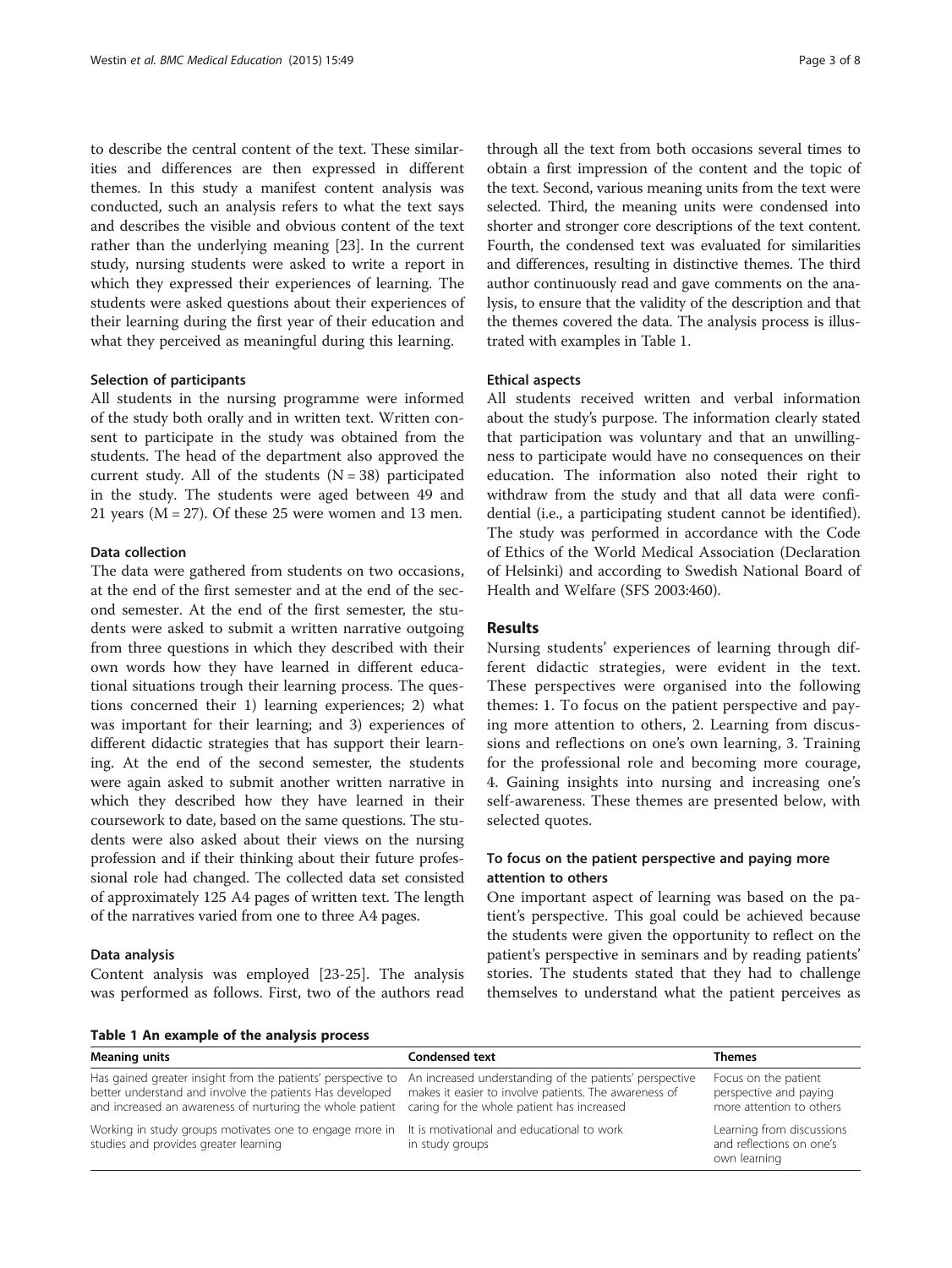important in care. This perspective was expressed in lectures, seminars and study assignments.

"The understanding of the patient's perspective can never be obtained as a caregiver without first asking what the patient thinks is important. The things the nurse considers to be small things can be huge for the patient."

Students stated that watching movies that involved patient scenes impacted this aspect of their learning. Through this method, the students developed a new understanding of patients' experiences in relation to the students' professional role. The movies that were shown in the course helped deepen the students' understanding of the patient's perspective and provoked their own reflections. During the courses, students were advised to maintain diaries to facilitate their reflections. The format and the amount that was recorded in the students' diaries differed. Some students maintained a diary from the beginning of the course but later experienced difficulties in continuing these reflections. Furthermore, the students were trained to reflect on the patient's perspective and the nursing role during practical training at the CTC and during CP.

"As to the patient's perspective, I think it has markedly evolved in me during the courses. I think it's important to remember that every conversation with a patient is unique and that you cannot take for granted how a patient will respond or how a patient perceives what you say to him - for all perceive things differently."

Students reported an improved ability to listen in conversations with others. They also became more open and attentive in communicating with other people. This skill was represented as an increased sensitivity and awareness of how their communication with patients impacted care. The students also expressed the importance of showing interest and engagement in the patients' stories.

"I've become more sensitive after these courses. I listen more to both my wife and friends. I have also become better at seeing what is not said."

"I understand that it is often the small things that can make the most of a person. Small things for me could be that I sit down and talk with the patient. To me, it's no sacrifice at all; I like to sit down and talk and listen to what they have to tell. But for the patient, it may mean a lot more than I can understand."

Students described that they became increasingly aware that patients perceive health professionals' signals and attitudes and that the students' approach was important. The students stated the importance of understanding their personal experiences and feelings such that these factors would not hinder the care of the patient.

# Learning from discussions and reflections on one's own learning

Discussion within study groups was also reported as an aspect of learning. All of the students were divided into small groups of four to five students. These students collaborated on various learning tasks that were reported in follow-up seminars. The students expressed that they learned from each other in these groups.

"Our study group has been a tremendous support for us; the study group motivates us to become more engaged in our studies."

The students also highlighted that seminars were important. Students expressed that they greatly learned from each other's views during discussions and seminars. These experiences demonstrated the students' different perceptions of problems.

In the written response, the students expressed that they had opportunities to develop as a caregiver during the first year of the nursing programme. The students stressed that they matured both as a person and as a caregiver. They also stated that they gained an increased awareness of caring for the patient through a new view of the world, the patient and reality. In reflecting on their own learning, the students reported that their first year in the nursing programme led to personal development. Such development and improved self-confidence motivated the students to study and learn more.

"I carry out different things, dare to grab things - selfconfidence grows from this."

After the first year in the nursing programme, the students expressed that they had begun the journey of becoming a nurse. Although the students had much more to learn before becoming nurses, their knowledge increased and they experienced growth through their learning.

# Training for the professional role and becoming more courage

The students reported that the nursing skills training in CTC prior to their clinical placements was important. This training helped prepare them for the care that they would provide in real situations. The students considered the practice and training of various skills to be both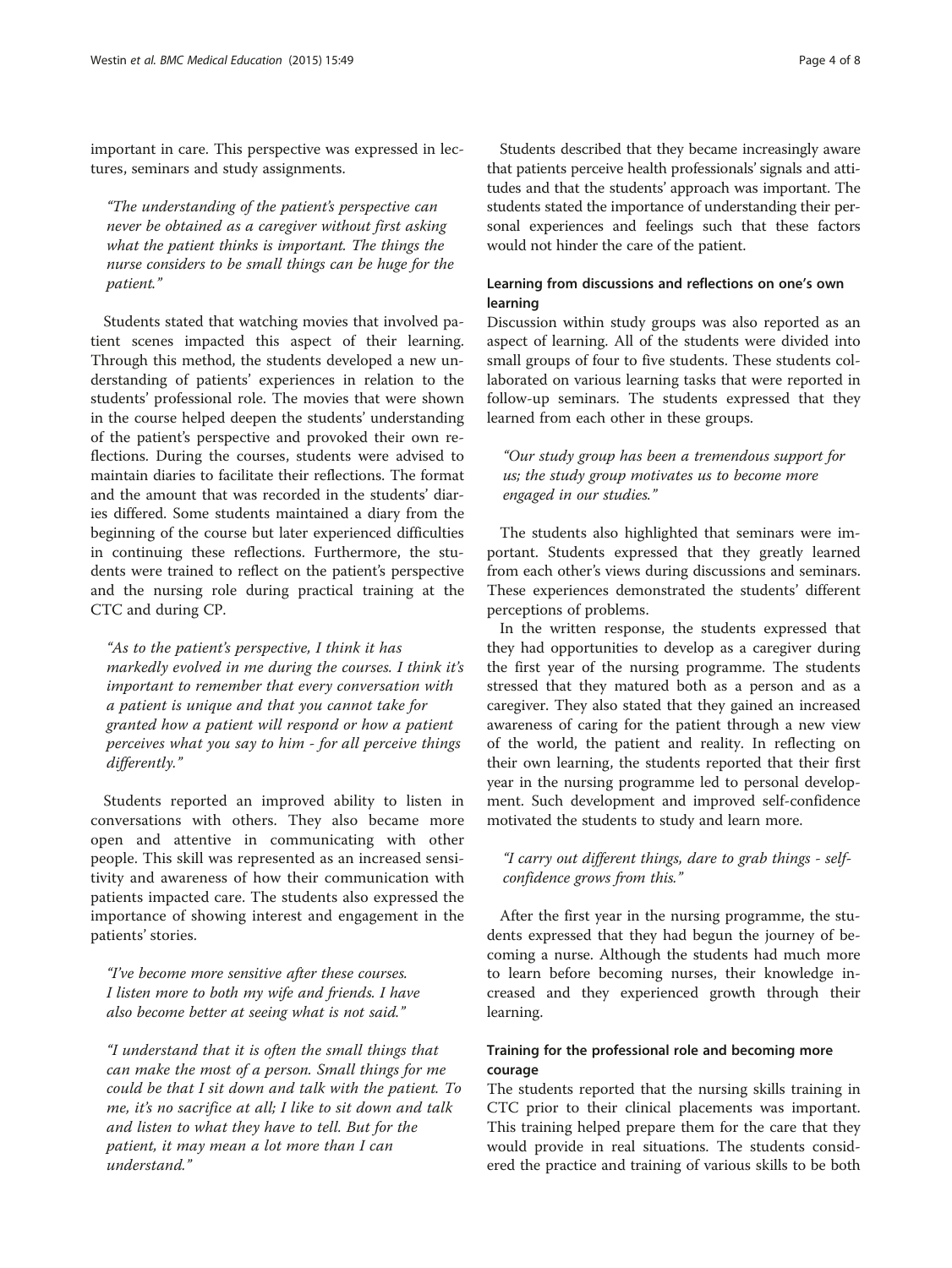instructive and enjoyable. The students also enjoyed roleplaying in CTC as a way of learning, especially when acting as patients, relatives or nurses during role-play.

"CTC has been very instructive; it is one thing to read about how to do and then another thing to actually do it. CTC was interesting when we got to act as both the patient and the nurse. It has been useful to act as the patient. The patient must be able to show what she wants. It was important to reflect on this with the patients' perspective in the CTC."

Even the students who had previous extensive experiences as assistant nurses stated that they learned a great deal during the CTC training. The students reported that they deepened their knowledge, improved their nursing skills and learned from each other during the training. Students experienced the vulnerable and disadvantaged role of the patients through role-play. The experiences of the inability to brush one's teeth or to eat food at one's preferred speed were important insights for the students.

The nursing students stated that they became more courageous in various situations. They trusted their ability and developed increased self-confidence. The students stated the importance of challenging their abilities and being themselves. The students expressed a need for confirmation; they wished to ensure that they were performing tasks correctly. This confirmation strengthened their confidence and improved their courage for subsequent tasks.

"This course has made me understand that I know more than I think I do. It has made me dare to straighten my back and actually stand for what I think of something. I believe this is largely thanks to the various seminars."

# Gaining insights into nursing and increasing one's selfawareness

The students reported that a clinical placement early in the first semester was valuable for their learning. They became involved in real patient situations and had opportunities to care for patients in the early stages of the programme; however, they stated that it was valuable to observe a different care situation through CP.

"Being at a nursing home has been very enjoyable. I apply the lessons learned in school and observe how caregivers communicate with the residents. I also learn what not to do in different care situations."

Through a new theoretical understanding of caring (e.g., ethical theories and various communication strategies)

and CP, the students developed a new understanding and more critically reflected on their nursing actions. Students with extensive health care experience noted problems with their earlier experiences that they did not previously consider. They discovered many ways to care for patients and that they needed to utilise new strategies and knowledge for each unique situation.

By practicing their knowledge in performing role-plays or practical training, the students could discover their own shortcomings. Through practice, they gained insight into how to perform and improve their nursing behaviours. For example, the students discovered shortcomings in their communication with patients and the significance of their body language in communication.

"I think it's good that you may wonder how one thinks and acts. Then you can figure out how you are and how you can change what is wrong."

The students highlighted that their studies in nursing increased their self-awareness through a deeper understanding of how to meet patients. Their knowledge and understanding of nursing created a strong foothold, and the students learned new things about themselves. This knowledge was used to better understand other people. They stated that this knowledge allowed them to show greater transparency when meeting people and to more easily accept the people as individuals.

"I feel like I've evolved as a person and have learned to think differently. I feel that I can understand other people better now."

"The clinical training has led to many insights, such as small things can bring more suffering and it is easy to offend people in different ways. The training has led to a greater understanding and sense of caring more about people."

# Discussion

The current study revealed that nursing students' learning experiences during the first year of a nursing programme in Sweden involved developing an understanding of nursing knowledge and skills based on the patient's perspective. Such knowledge and understanding were obtained through reading and discussing patients' life stories and movies that illustrated patients' lived experiences, which can be related to the first of the learning strategies. Hörberg and Ozolins [\[26\]](#page-6-0) show that movies on caring for patients may enhance students' understanding of caring and the patient's care needs.

The findings indicated that students deepened their understanding through reflections and discussions, such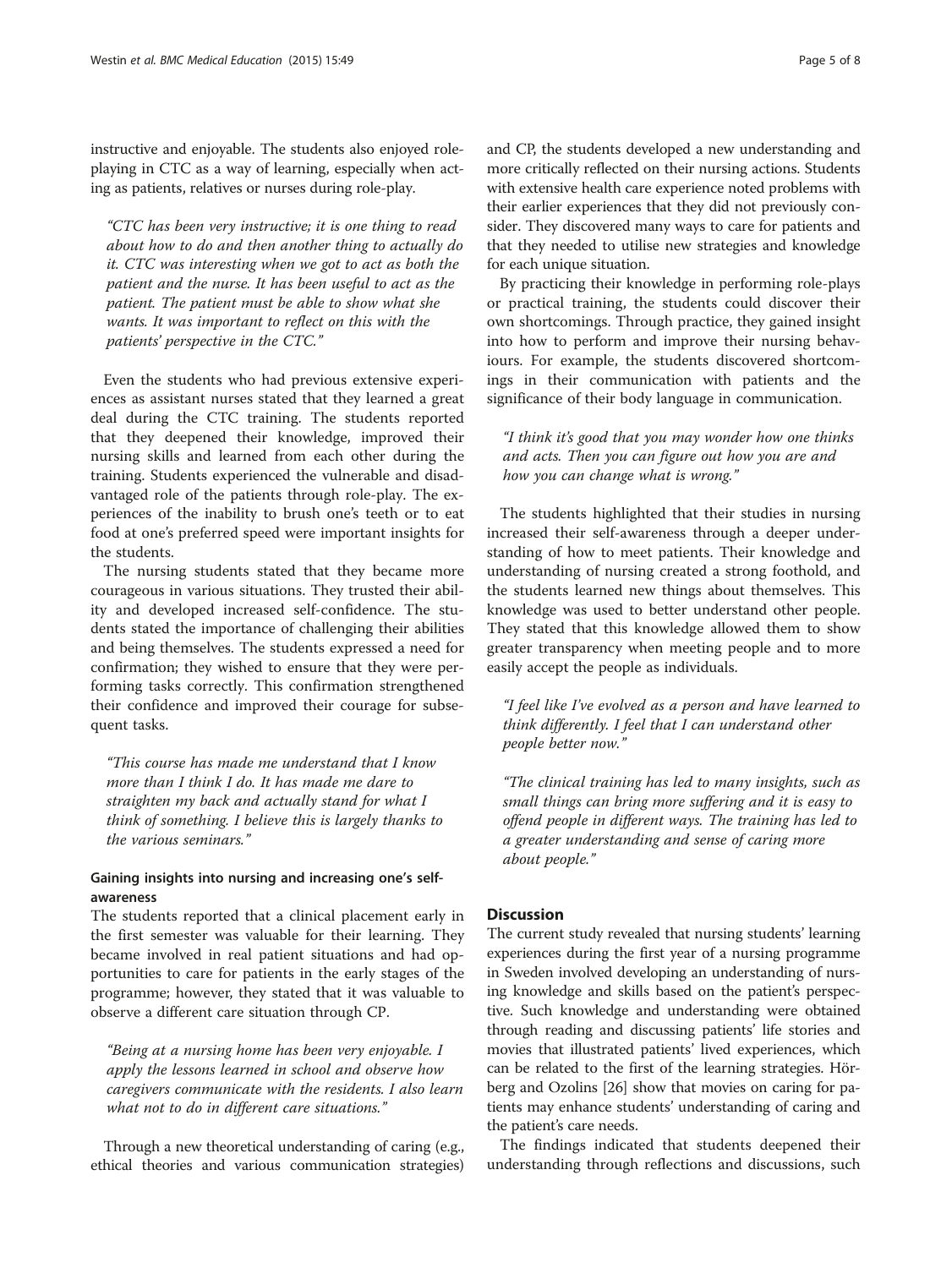as through small study groups. In the group discussions, the students learned from each other and reflected together. These discussions helped the students widen their perspectives. Working in small groups seemed to enhance the students' critical and reflective thinking skills, which can be related to the third of the learning strategies. However, study groups can be negative for some students. Both advantages and disadvantages of work group processes have been described [[27\]](#page-6-0). In Gagnon's study [\[27\]](#page-6-0), nursing students reported that their learning was enhanced by the diversity of ideas and viewpoints that were shared in work group processes. However, the willingness to learn from each other varied among students. Although some students welcomed feedback and discussions, other students were more reluctant in the sharing process. Therefore, teachers must carefully follow group discussions and continuously support study groups. To enhance learning in groups of nursing students, we argue that students should be provided with instructions and direction concerning the topics to learn and discuss.

Practical experiences in of different care situations also motivated students to learn. Through CP and CTC, the students developed impressions and views on their future professional role. They were also given the time to observe and learn from various care situations. The students described the combination of theory and practical training, such as role-playing in CTC, as meaningful and as a method of interweaving nursing theory into practical situations, which can be related to the second learning strategy. In learning to become nurses, learning from practice was meaningful for nursing students. Generally, nursing students report satisfaction with the clinical learning environment [[28-](#page-6-0)[30\]](#page-7-0). In the current study, the nursing students were satisfied with their clinical placements during their first year in the nursing programme. In other words, the clinical nursing situations that they experienced in these placements gave them new insights and a strong knowledge base.

In learning to become nurses, the students also described an increased self-awareness from their learning. This insight seemed to initiate a deeper focus on the patients' perspective. Patients' experiences and life stories are important in health care. Dahlberg et al. [\[21](#page-6-0)] emphasise that an existential view of well-being or illness in health care is needed and that patient experiences must be acknowledged. Patient experiences are important for the quality of care, and the patients' views must be acknowledged to reduce and alleviate the patients' suffering [[31,32](#page-7-0)]. Accordingly, this approach should be introduced early in nursing education so that this knowledge is incorporated into the professional view of nursing. However, to progress and deepen this knowledge in a three-year curriculum may be challenging. The educational design of a

nursing curriculum has been highlighted as important to students' understanding of nursing [[33](#page-7-0)]. In Fredholm-Nilsson and Silén's study [\[33\]](#page-7-0), problem-based learning increased the students' awareness of the relation between education content and the nursing profession. Similar to that study, the current study found that the learning and development of professional nursing knowledge that began in the first year of nursing school supported the students' reflections on their learning, thus increasing their awareness of their learning processes.

The students also expressed that they became more attentive and better listeners. This skill could be applied both in their personal lives and in clinical situations. The students more clearly understood the importance of listening to the patient. This skill was viewed both as a high form of moral sensitivity in which the patient was confirmed as an individual and as an improved understanding of the patient's perspective. The didactic strategies from the examined nursing curriculum were theoretically grounded in lifeworld theory [[4,18,19\]](#page-6-0). The study clearly showed that the students developed an initial understanding of this theory in their first year of school. This understanding also seemed to be integrated into the students' clinical work. Future education should emphasise and deepen the core of this theory. The lifeworld theory focuses on and prioritises the patients' perspective in care. A study by Park, Kjervik, Crandell and Oermann [\[34](#page-7-0)] showed that moral sensitivity was high in patient-oriented care.

Finally, the current results focused on students' discovery of their shortcomings in clinical training and role-play, which increased their desire to continue developing and improving. This development increased their courage and ability to observe opportunities in each situation. The development of professional competence such that nurses are able to observe new possibilities and meaning of caring is crucial in a complex health care environment. The students in the current study stated that they became more courageous, trusted their ability and experienced increased self-confidence. This finding is consistent with Levett-Jones' [[7\]](#page-6-0) claim that self-directed learning can increase nursing students' confidence in their ability to learn from new situations. Finally, the students reported that they gained an increased awareness of caring for the patient through new views of the world, the patient and reality. In reflecting on their learning, the students stated that their learning during the first year in the nursing programme led to personal development.

#### Strengths and limitations

The outcome of this study elucidates student nurses experiences of how different didactic strategies supported their learning during the first year of a reconstructed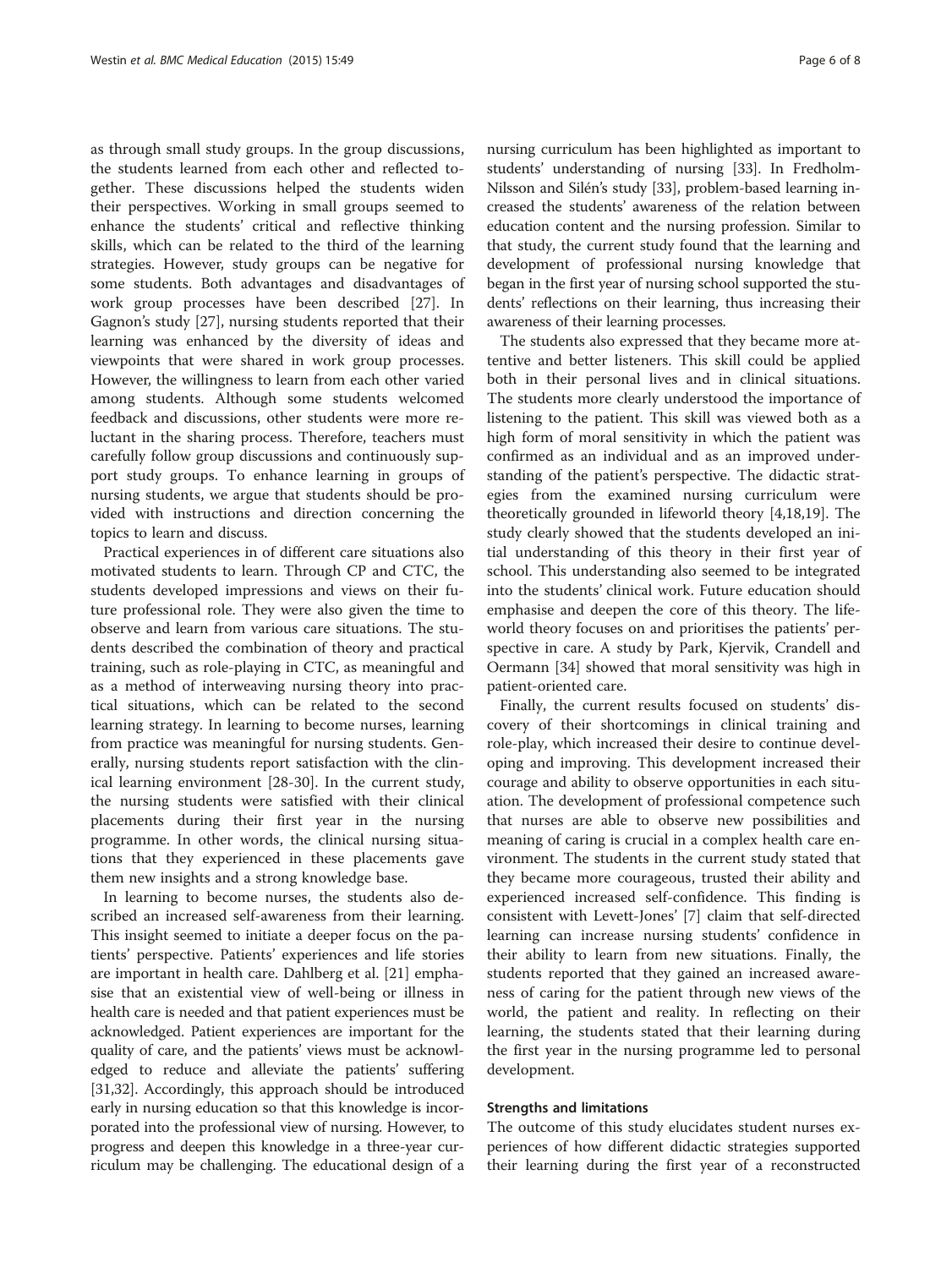<span id="page-6-0"></span>nursing curriculum. The study provides insights concerning the importance of didactic strategies based on the patient perspective to support nursing students' learning and reflections in relation to both theoretical and practical knowledge. The strength of this study is that there is not much research done on this topic. However, the study was limited to a specific institution, and a restricted group of students, which may be a limitation of the study. Even though the students narratives were rich of meanings and descriptions, and the methodological approach used was found to be well suited.

### Conclusion

The findings revealed that the patient perspective was meaningful for the nursing students learning. Their learning was developed in student group discussions. They were trained in their professional role in the Clinical Training Centre and gained insights into nursing from clinical placements. Altogether, the stated didactic strategies supported a broad base of knowledge on nursing and the professional role of nurses.

Students' learning was experienced as meaningful when they could develop their knowledge and gain new insights. Increased self-awareness, which helped them pay greater attention to patients and others, was important to the students. Meaningful learning experiences increased the students' courage. Furthermore, the students were able to reflect and utilise critical and reflective thinking.

The findings indicate that the introduction to nursing education may influence student learning during the first year and probably also the following years of their education. This might even influence how they learn in their forthcoming professional roll as a nurse. The strategies that teachers and students utilise must be meaningful for the students. We challenge educators to strengthen meaningful learning that focuses on the patient perspective and facilitates the progression of nursing knowledge.

#### Abbreviations

PBL: Problem-based learning; SDL: Self-directed approach to learning; CTC: Clinical training centre; CP: Clinical placements.

#### Competing interests

The authors declare that they have no competing interests.

#### Authors' contributions

All authors (LW, AJS, MB) conceived the design of the study. LW and MB interpreted and analysed the data. All authors contributed to drafting the manuscript and read and approved the final version of the manuscript.

#### Acknowledgments

We wish to acknowledge the nursing students who participated in this study and the University of Skövde, which funded this study.

#### Author details

<sup>1</sup>School of Health and Education, University of Skövde, Skövde, Sweden. 2 School of Health, Care and Social Welfare, Mälardalens University, Västerås, Sweden.

#### Received: 23 April 2014 Accepted: 9 March 2015 Published online: 17 March 2015

#### References

- 1. Ramsden P. Learning to teach in higher education. London: Routledge; 2003.
- 2. Wangensteen S, Johansson IS, Björkström ME, Nordström G. Critical thinking dispositions among newly graduated nurses. J Adv Nurs. 2010;66(10):2170–81. doi:10.1111/j.1365-2648.2010.05282.x.
- 3. Levett-Jones TL. Facilitating reflective practice and self-assessment of competence through the use of narratives. Nurse Educ Pract. 2007;7(2):112–9.
- 4. Ekebergh M. Lifeworld-based reflection and learning: a contribution to the reflective practice in nursing and nursing education. Reflective Pract. 2007;8(3):331–43.
- 5. Borglin G. Promoting critical thinking and academic writing skills in nurse education. Nurse Educ Today. 2012;32(5):611–3. doi:10.1016/j.nedt.2011.06.009.
- 6. Rideout E, England-Oxford V, Brown B, Fothergill-Bourbonnais F, Ingram C, Benson G, et al. A comparison of problem-based and conventional curricula in nursing education. Adv Health Sci Educ Theory Pract. 2002;7:3–17.
- 7. Levett-Jones TL. Self-directed learning: implications and limitations for undergraduate nursing education. Nurse Educ Today. 2005;25:363–8.
- 8. Regan JA. Motivating students towards self-directed learning. Nurse Educ Today. 2003;23(8):593–9.
- 9. Ekebergh M, Lepp M, Dahlberg K. Reflective learning with drama in nursing education – a Swedish attempt to overcome the theory praxtice gap. Nurse Educ Today. 2004;23(8):622–8.
- 10. Landers MG. The theory-practice gap in nursing: the role of the nurse teacher. J Adv Nurs. 2010;32(6):1550–6.
- 11. Andersson PL, Edberg AK. Swedish nursing students'experience of aspects for their learning process and their ability to handle the complexity of nursing degree program. Nurse Educ Today. 2012;32(4):453–7. doi:10.1016/j. nedt.2011.05.011.
- 12. Holmström I, Larsson J. A tension between genuine care and other duties: Swedish nursing students'views of their future work. Nurse Educ Today. 2005;25(2):148–55.
- 13. Seacomb J. A systematic review of peer teaching and learning in clinical education. J Clin Nurs. 2008;17(6):703–16.
- 14. Avis M, Freshwater D. Evidence for practice, epistemology, and critical reflection. Nurs Philos. 2006;7(4):216–24.
- 15. Binding L, Morck A, Moules N. Learning to see the other: a vehicle of reflection. Nurse Educ Today. 2010;30(6):591–4.
- 16. Tveiten S, Severinsson E. Communication a core concept in client supervision by public health nurses. J Nurs Manag. 2006;14(3):235–43.
- 17. Welch L, Jeffries PR, Lyon BL, Boland DL, Backer JH. Experiential learning Integrating theory and research in practice. Nurse Educ. 2001;26(5):240–3.
- 18. Husserl E. Cartesian meditations: an introduction to phenomenology. The Hague: Nijhoff. Dordrecht: Kluwer; 1973.
- 19. Merleau-Ponty M. Phenomenology of perception. London: Routledge; 2002 [1962].
- 20. Berglund M, Sjögren R, Ekebergh M. Reflect and learn together when two supervisors interact in the learning support process of nurse education. J Nur Manag. 2012;29:152–8.
- 21. Dahlberg K, Todres L, Galvin K. Lifeworld-led healthcare is more than patient-led care: an existential view of well-bing. Med Health Care Philos. 2009;12(3):265–71. doi:10.1007/s11019-008-9174-7.
- 22. Dahlberg K, Segesten K. Hälsa och vårdande i teori och praxis (Health and caring in theory and practice). Natur och kultur: Stockholm; 2010.
- 23. Graneheim UH, Lundman B. Qualitative content analysis in nursing research: concepts, procedures and measures to achieve trustworthiness. Nurse Educ Today. 2004;24(2):105–12.
- 24. Elo S, Kyngäs H. The qualitative content analysis process. J Adv Nurs. 2007;62(1):1007–115. doi:10.1111/j.1365-2648.2007.04569.x.
- 25. Hsieh HF, Shannon SE, S.E. Three approaches to qualitative content analysis. Qual Health Res. 2005;15(9):1277–88. doi:10.1177/1049732305276687.
- 26. Hörberg E, Ozolins L. Film as a support for promoting and learning in caring science. Indo- Pacific J phenomenol. 2012;12(2):1–12.
- 27. Gagnon LL, Roberge GD. Dissecting the journey: nursing student experiences with collaboration during the group work process. Nurse Educ Today. 2012;32(8):945–50. doi:10.1016/j.nedt.2011.10.019.
- 28. Sundler AJ, Björk M, Bisholt B, Ohlsson U, Engström A, Gustafsson M. Student nurses' experiences of the clinical learning environment in relation